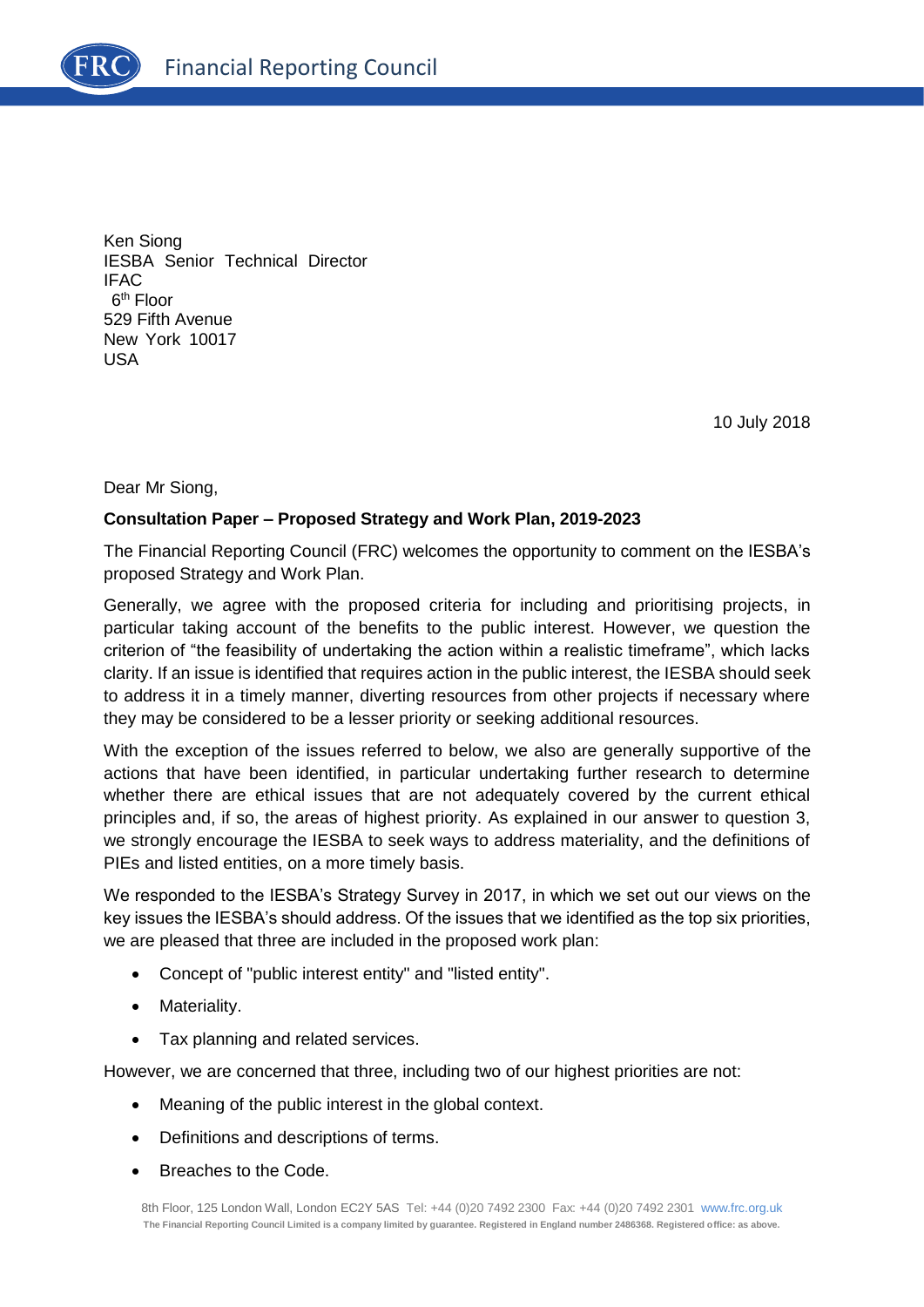We explained in our response to the IESBA's Strategy Survey why these issues should be included. We reiterate in summary below the reasons why we believe the IESBA should include the three issues we highlighted as priorities that have not been included in the actual proposed strategy and work plan.

We set out our responses to the specific questions asked by the IESBA on the proposed Strategy and Work Plan in the attachment to this letter.

## **Meaning of public interest in the global context**

As is noted in the Restructured Code, a distinguishing mark of the accountancy profession is its acceptance of the responsibility to act in the public interest. The IFAC Policy Position issued in June 2012 defines the public interest as "The net benefits derived for, and procedural rigor employed on behalf of, all society in relation to any action, decision or policy." We do not believe this is helpful to understanding what behaviours are appropriate to serving the public interest. The IESBA's Strategy Survey acknowledged the difficulty of defining this concept. However, the Restructured Code, consistent with the extant Code, does not expand upon individual public interest obligations and therefore contains little application material relating to a public accountant's public interest responsibilities.

Given the fundamental importance of the responsibility to act in the public interest, we strongly recommend that the IESBA, together with the IAASB and IAESB, explore developing guidance to clarity what that means and to help professional accountants judge when a matter is of public interest. While the MG Rover case, to which the IESBA has referred, illustrates some issues it is important that this matter is considered widely and further research undertaken on the meaning of 'public interest' in the global context. Given the Monitoring Group's proposals to include a Public Interest framework within its consultation on standard setting reform by the end of the year, we certainly see the merit in IESBA investing time in this in 2019.

# **Definitions and descriptions of terms**

While the IESBA and IAASB are independent standard setting Boards they both fall under the umbrella of IFAC. Members of IFAC are expected to support the adoption of pronouncements issued by both the IESBA and the IAASB. To avoid risks of misunderstanding, the terms used in the pronouncements of the IESBA and IAASB should have the same meaning. This is particularly important for professional accountants undertaking audit and other assurance services.

If this is not added to the IESBA's work plan as a specific project, we strongly recommend that the IESBA and IAASB work together on future projects to identify and address all inconsistences in the terminology in their pronouncements. The IESBA and IAASB should also improve their liaison and coordination to avoid further inconsistencies, and consequent lack of clarity, arising in the future.

To illustrate the issue, as the IESBA identified in the Strategy Survey, there are certain differences between the definitions of some terms in the Code and the definitions of the same terms in the IAASB's standards. In the Restructured Code, this includes the key difference in how the term "may" is used compared to the IAASB's standards. In the Restructured Code, the term "may" is used, and defined in the Glossary, to "denote permission to take a particular action in certain circumstances, including as an exception to a requirement". The term "might"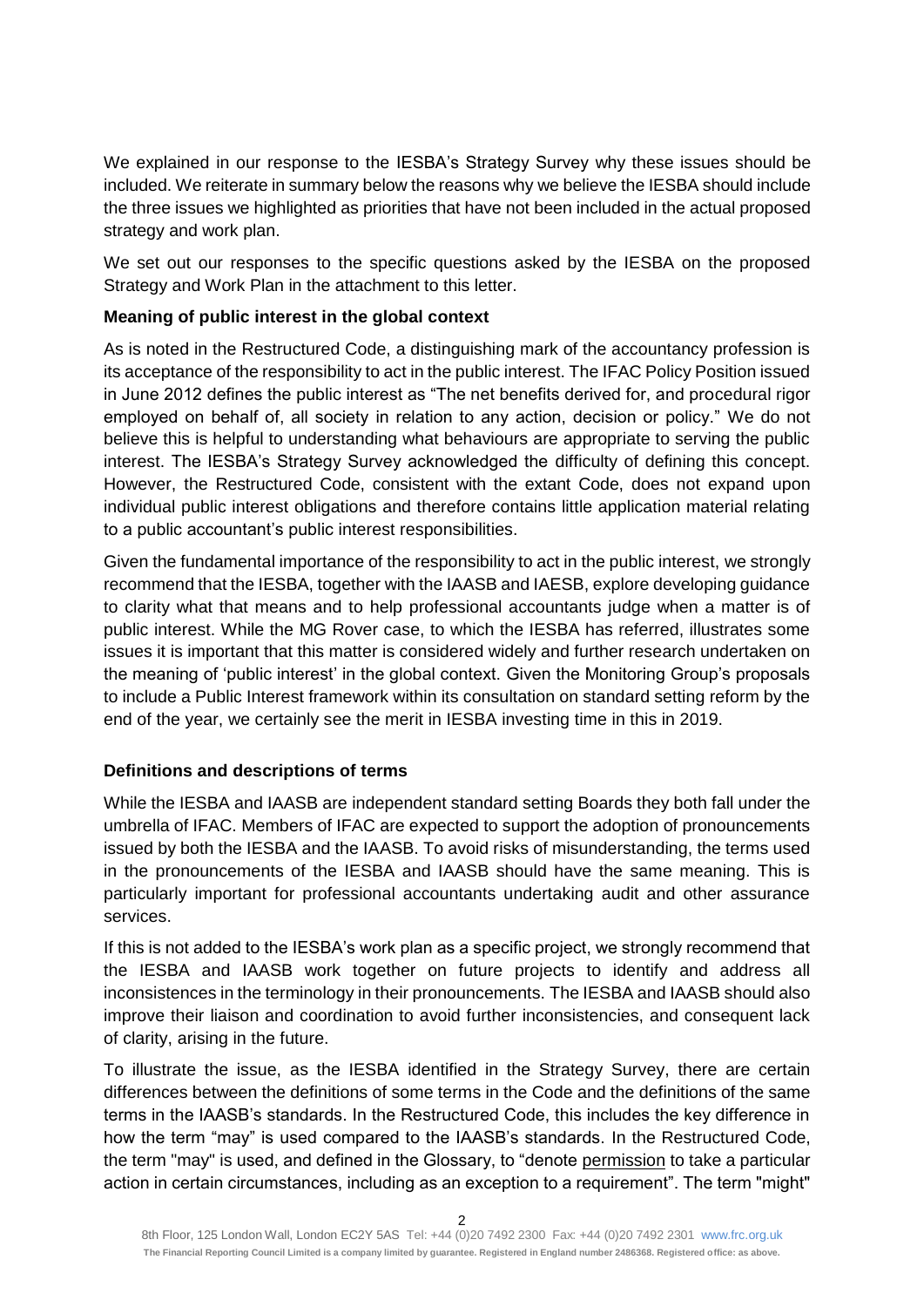is used, and defined in the Glossary, to "denote the possibility of a matter arising, an event occurring or a course of action being taken". We agree that this reflects some common language usage of those terms. However, this use of "may" in the Code is inconsistent with its use in ISAs where it does not denote "permission" but rather actions auditors might take.

#### **Breaches of the Code**

As commented above, a distinguishing mark of the accountancy profession is its acceptance of the responsibility to act in the public interest. The consequences of a breach of the Code can be very significant, giving rise, for example, to an actual or perceived lack of integrity, objectivity and professional behaviour and a consequent loss of confidence in the work of the professional accountant. Accordingly, guidance on how to deal with breaches of the Code is important.

Further, with regard to reporting breaches, a professional accountant should always do so where there is a legal or regulatory requirement. In other circumstances we would expect a professional accountant to report a breach to an appropriate authority when it is in the public interest to do so unless prohibited by law or regulation. The latter point is not sufficiently clear in the Restructured Code which, for example in paragraph R400.80(B)(ii), requires a firm to "Consider reporting the breach [of an independence provision] to a professional or regulatory body or oversight authority if such reporting is common practice or expected in the relevant jurisdiction." A requirement to "consider" is relatively weak.

Given the current significant public scrutiny of auditors and professional accountants, including in the UK from Parliamentary Committees, we strongly believe that IESBA should be using the Code to demonstrate that it adheres to the highest possible standards when practitioners address the threats that are created by breaches of the Code, in a way that will clearly underpin justifiable public confidence.

The Chairman's foreword to the strategy refers to the Monitoring Group's current work to develop proposals for the reform of international audit-related standard setting. The FRC is strongly supportive of the Monitoring Group's proposals, particularly in relation to addressing the challenges that IESBA has identified in the strategy.

We strongly endorse the proposal that the focus of standard setting should be more strategic, and outcome focused and less focused on detailed technical drafting. We also support the Monitoring Group's proposals that standard setting work should be supported by an enlarged technical staff, allowing technical drafting to be carried out by the board's staff for the board's approval. It will be important for the expanded staff to have skills appropriate to support the development of standards, and to also have strong project management and stakeholder engagement capabilities to support the work programmes.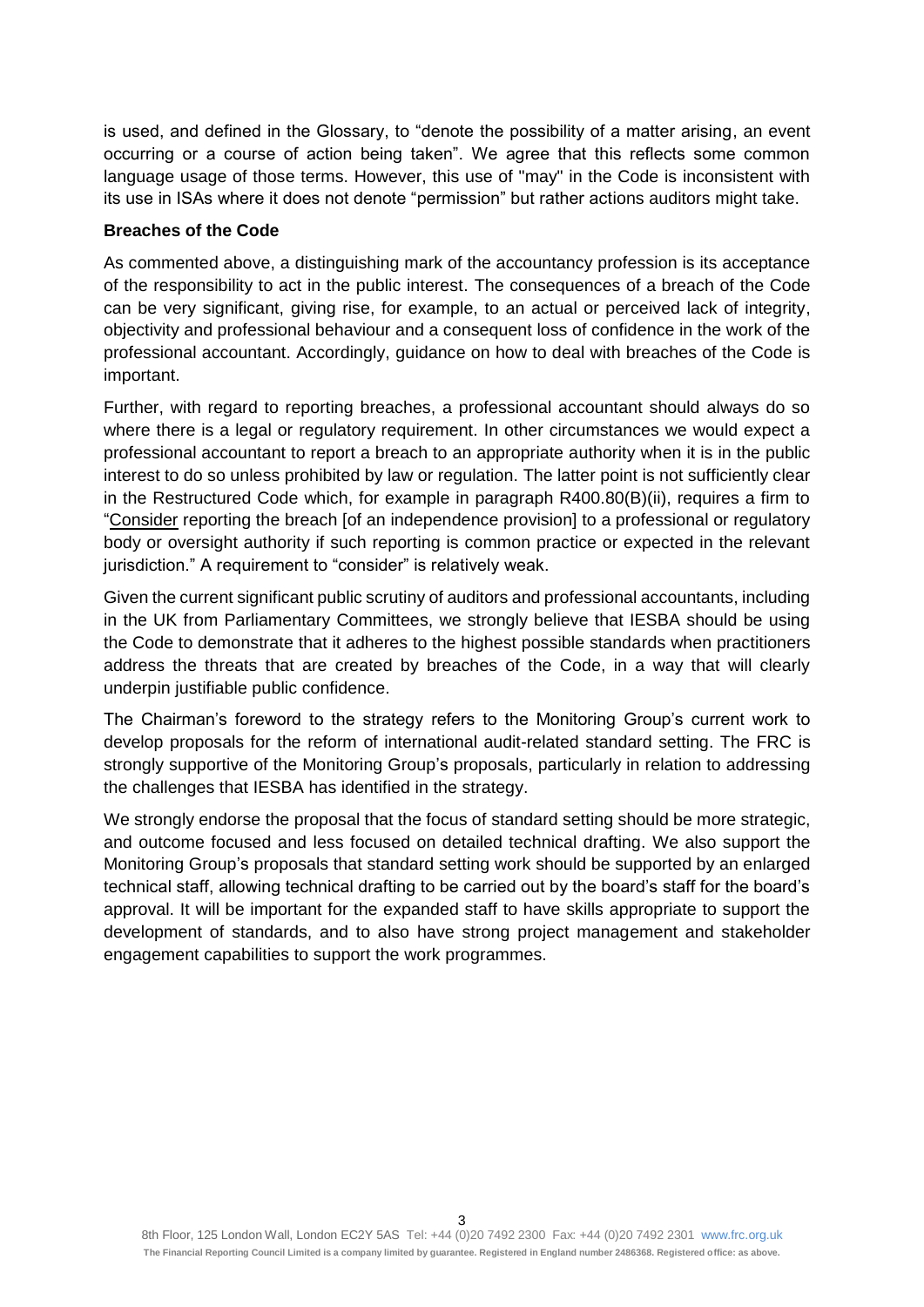If you have any questions on our response or wish to discuss any of our observations in more detail, please contact Mark Babington, Deputy Director of Audit Policy on [m.babington@frc.org.uk](mailto:m.babington@frc.org.uk) or +44-20-7492-2323.

Yours sincerely,

M Kind

**Melanie Hind Executive Director, Audit and Actuarial Regulation** DDI: 020 7492 2406 Email: [m.hind@frc.org.uk](mailto:m.hind@frc.org.uk)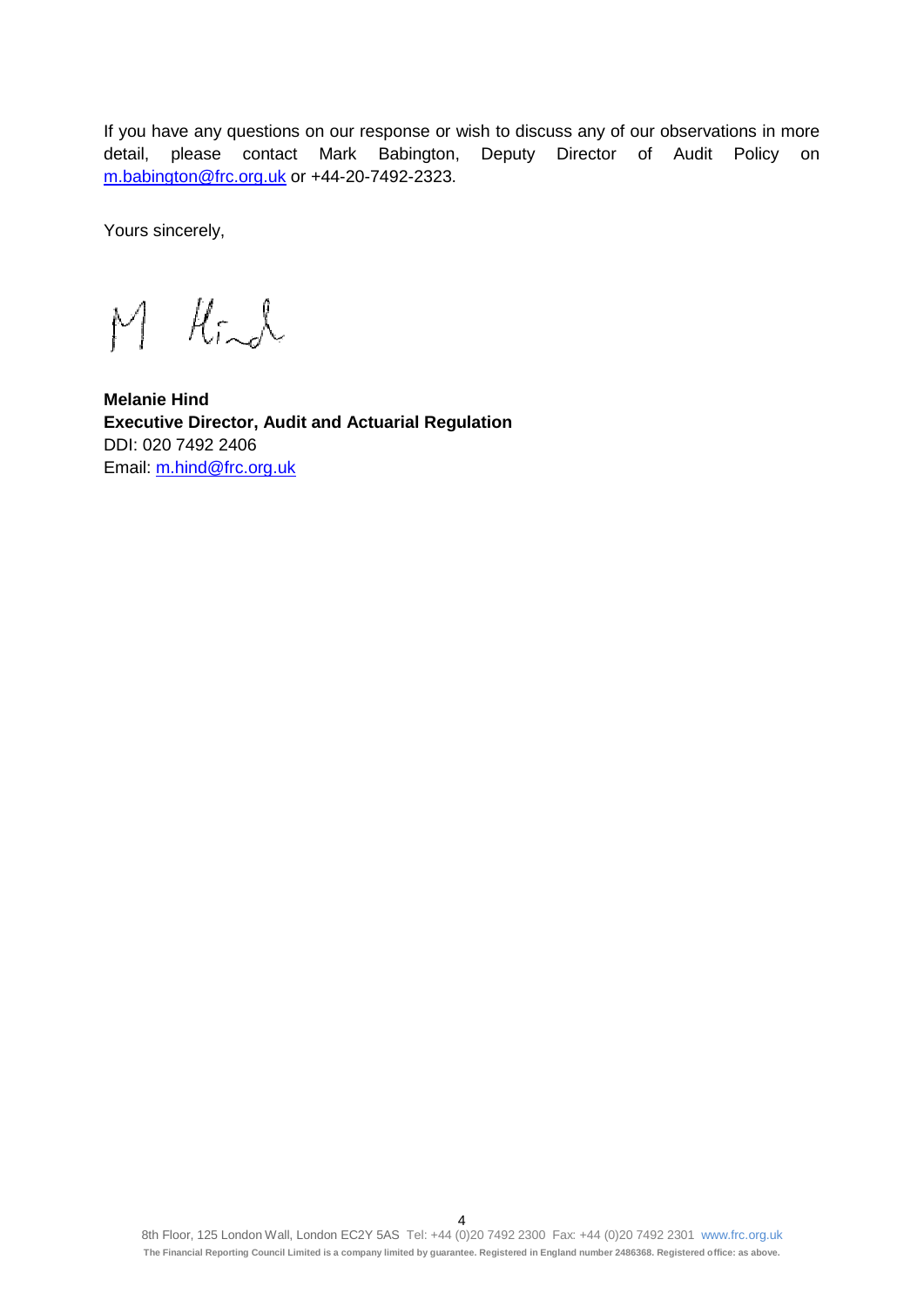### **Attachment**

### **Responses to Specific Questions asked by the IESBA**

1. *Do you agree with the proposed criteria for the IESBA to determine its actions and priorities over the strategy period?*

As we comment in the main body of our letter, generally, we agree with the proposed criteria, in particular taking account of the benefits to the public interest. However, we question the criterion of "the feasibility of undertaking the action within a realistic timeframe", which lacks clarity. If an issue is identified that requires action in the public interest, the IESBA should seek to address it in a timely manner, diverting resources from other projects if necessary where they may be considered to be a lesser priority or seeking additional resources.

# 2. *Do you support the actions that have been identified with respect to each strategic theme? If not, please explain why?*

With the exception of the issues covered in the main body of our letter, generally, we support the actions that have been identified, in particular undertaking further research to determine whether there are ethical issues that are not adequately covered by the current ethical principles and, if so, the areas of highest priority.

With regard to 'trends and developments in technology and innovation' and 'emerging or newer models of service delivery', we observe that these are not particularly new but relate to developments over at least 15 to 20 years. However, these changes have inevitably been creating new ethical challenges and dilemmas for professional accountants and other organizations. Whilst new challenges will continue to emerge, much is likely to be capable of being learned from current practice and experience.

As we have discussed in our responses to recent IESBA consultations, we strongly believe that a principles-based approach to ethics, which clearly establishes overarching ethical principles and supporting ethical provisions, supplemented by clearly linked requirements addressing particular circumstances, will result in better ethical and behavioural outcomes. Appropriate principles and clarity of ethical outcomes are capable of application to a wide range of circumstances. Overly detailed requirements should be avoided as they may lack the necessary flexibility to be adaptable to changing circumstances; they may also encourage a rules-based mindset.

We have not, at this time, encountered specific ethical issues related to IT and/or newer models of service delivery that could not be addressed at a high level by the extant ethical principles. However, we recognize that these are developing areas and that it may be helpful to develop a broader consideration and codification of the ethical dilemmas that arise, or that are magnified, for professional accountants due to related developments and how they should be analysed in the context of the fundamental principles.

The challenges that are created by developments and innovation in IT and models of service delivery for professional accountants are not uniquely concerned with ethics and there is likely to be considerable overlap of interests between IESBA, IAASB and IAESB, in developing an understanding of such implications. We support the proposal for the Boards to co-operate in this respect.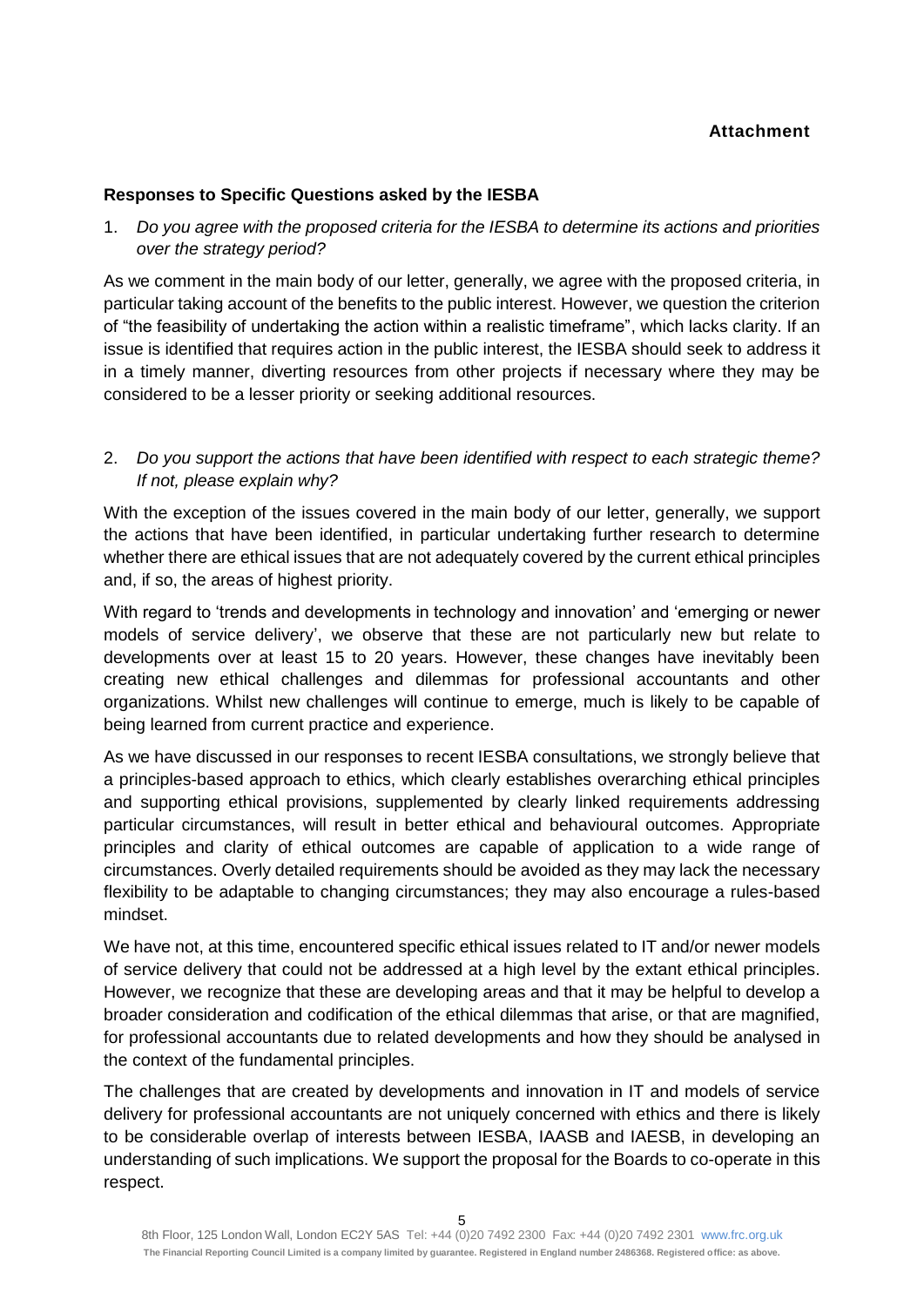## *Trends and developments in technology and innovation*

With respect specifically to developments in IT, we believe that the fundamental principle of confidentiality is particularly important and that challenges arise in securing the confidentiality of data and information that may pose ethical dilemmas – this is an area where the boundaries between what may be unethical and what may be illegal are merging, especially in view of the recent further development of relevant legislation line the EU's General Data Protection Regulation, which came into force in May 2018. The fundamental principle of professional competence and due care is also important as professional accountants may need to obtain new knowledge and skills to ensure and maintain their competence to make relevant professional judgments. The exercise of professional judgment is important in the delivery of services by professional accountants, as well as in evaluating and addressing threats to compliance with the fundamental principles. Such compliance may be more difficult, for example, where the volume and nature of data and information available result in 'data overload' or data whose 'quality' is questionable. There may also be challenges to effective professional judgment when machine learning and artificial intelligence are used to support professional judgments if the 'audit trail' of the machine-based decisions and judgments is not transparent, it iterates in a way that does not require human intervention, which may require re-examination or validation as a result, or requires specialized skills and knowledge.

To address these issues, it may, in part, be helpful to express required ethical outcomes having regard to examples of developments in technology, but we would caution against being too specific, which could result in a lack of adaptability in an area where there is a relatively rapid rate of development.

## *Emerging or newer models of service delivery*

Developments in models of service delivery are constantly evolving and are often related to or go hand in hand with developments in IT as discussed above. For example, we understand how firms of professional accountants may be able to create efficiencies by establishing different functions in parts of the world that are remote from the location of the core engagement team, and which may not be comprised of auditors or professional accountants. However, that remoteness may introduce challenges for the direction, supervision and control of the work, including the need to ensure independence where applicable and maintain the confidentiality of information.

It may be helpful to express the required ethical outcomes having regard to examples of emerging or newer models of service delivery, but we would again caution against being too specific, which could result in a lack of adaptability.

3. *Recognizing that this proposed SWP is ambitious, do you believe the IESBA should accelerate or defer any particular work stream? If so, please explain why.*

With regard to 'materiality' and also the definitions of PIEs and listed entities, the IESBA has indicated that project proposals will not be developed until 2021, with final pronouncements in 2023. The issues related to these projects are pervasive to the Restructured Code and it is important to address them to enable the Restructured Code to be applied and enforced on a consistent basis. Further, the IESBA has stated that "separately, as part of its NAS precommitment, the IESBA will consider whether materiality should be a consideration in addressing the question of whether the Code should permit firms to provide NAS to audit clients from an independence perspective." However, the NAS project is planned to be completed in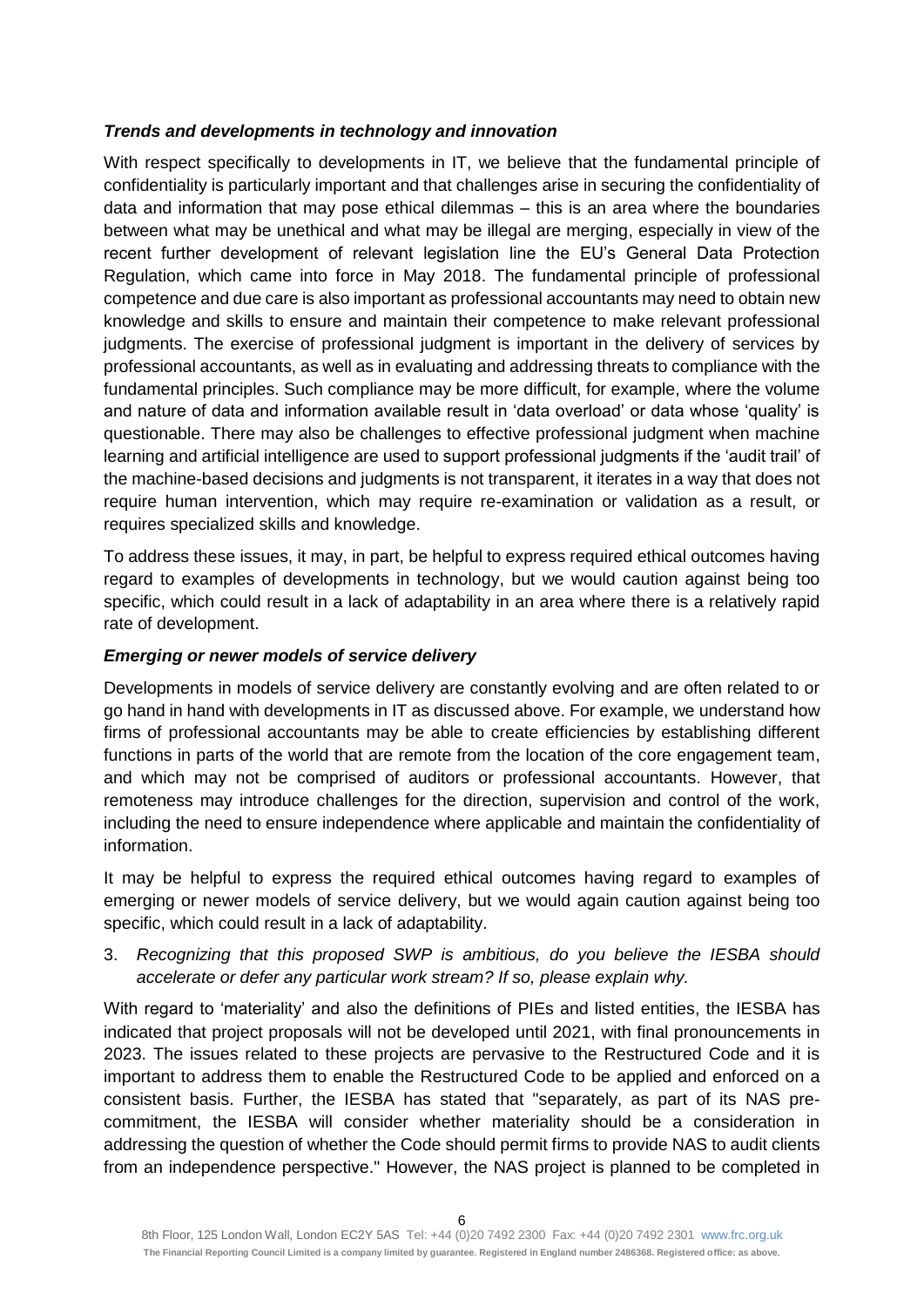Q3 of 2021, before the materiality project is undertaken. We strongly encourage the IESBA to seek ways to address materiality, and the definitions of PIEs and listed entities, on a more timely basis.

## *Materiality*

Materiality is a well understood concept in the contexts of preparing financial statements and auditing, but it is less clear how should be taken account of in relation to ethics where qualitative considerations may be particularly important.

For the contexts of preparing financial statements and auditing it is generally recognised that a matter is material if it could reasonably be expected to influence the economic decisions of the users of the financial statements. In the broader context of ethics, we consider that materiality should be judged with regard to the 'third party test' - whether an objective, reasonable and informed third party would consider a matter to be material. The third-party test should reflect the anticipated views of the public in whose interests the professional accountant has a responsibility to act, assuming that they are informed about the circumstances (e.g. about the nature of the threats and the nature of any safeguards) and on the assumption that they would be reasonable (i.e. rational, fair and moderate rather than extreme) in forming those views. Being "informed" should be considered in the general sense rather than suggesting a need for specific knowledge and experience.

When applying the third-party test, it is important to recognise that qualitative consideration may lead to something quite small in size being regarded as material and, in some cases, the appropriate response may be that the professional accountant should not be involved at all in the activity that gives rise to the ethical issue.

### *PIEs and listed entities*

We believe the IESBA definitions of "public interest entity" (PIE) and listed entity should be revised and clarified as a priority. However, we recognise that it may be difficult to find a common definition of a PIE that is agreed in all jurisdictions.

The current definition of a PIE establishes only "listed entities" as a common element. This can lead to significant variation across jurisdictions as a result of (1) inconsistency in other types of entity, if any, that are designated as PIEs; and (2) inconsistency in the interpretation of "listed entity".

As the IESBA recognises, some jurisdictions, including our own, understand "recognised markets" to be broader than "regulated markets". This can create issues when national laws and regulations may be specific to "regulated markets" (e.g. as a result of EU legislation). For example, in the UK, the Alternative Investment Market (AIM) is considered to be a "recognised market" but it is not a "regulated market" in UK or EU law. Markets that are 'recognised' but not classed as 'regulated' are generally intended to be subject to 'lighter touch' regulation. Including all entities listed on "recognised markets" has led to some stakeholders suggesting that it is disproportionate to subject them to all the requirements applicable to all PIEs.

Proportionality, however, is also an important consideration for entities listed on regulated markets. For smaller listed entities there may be less 'public interest' concern that they be subject to the same level of requirements as the largest listed entities. In our Ethical Standard we have exempted 'SME listed entities' from a limited number of the more stringent requirements applicable to listed entities. Our definition of a 'SME listed entity' is based on that for the purposes of the EU Markets in Financial Instruments Directive (MiFID), the criteria for which include an